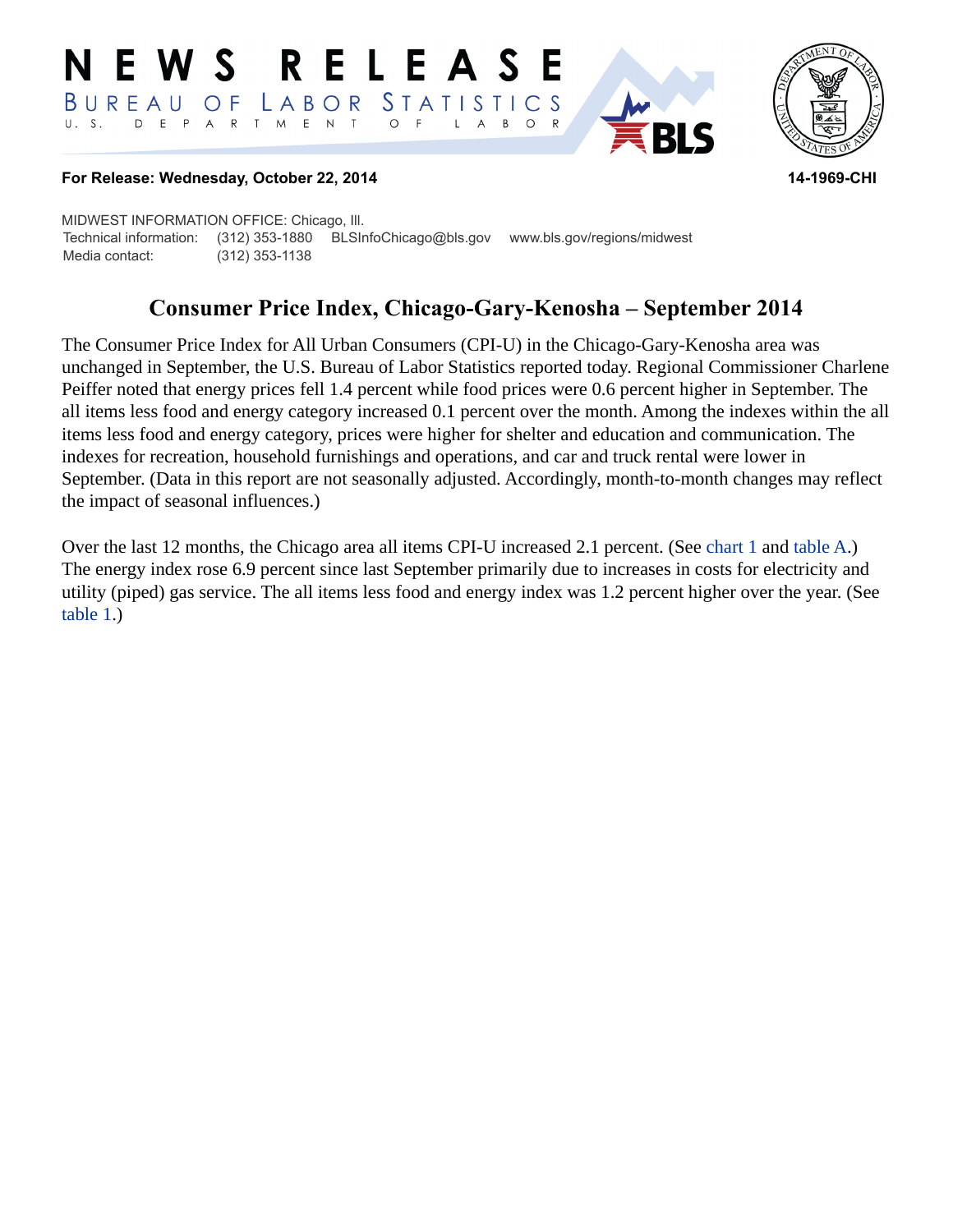# <span id="page-1-0"></span>Chart 1. Over-the-year percent change in CPI-U, Chicago-Gary-Kenosha, September 2011-September 2014





Source: U.S. Bureau of Labor Statistics.

#### **Food**

Food prices increased 0.6 percent in September following a 0.4 percent increase in August. Of the two components within the food index, prices for food at home (groceries) rose 0.3 percent and prices for food away from home (restaurant, cafeteria, and vending purchases) were up 1.0 percent over the month. Within the food at home group, categories experiencing increases included milk and other dairy products (includes yogurt and condensed milk, for example). Prices were lower for uncooked beef steaks and bread.

From September 2013 to September 2014, the food index increased 4.5 percent. Grocery food prices rose 4.5 percent over the year while prices for food eaten away from home increased 4.4 percent compared to last September.

## **Energy**

The energy index was down 1.4 percent in September due to a 10.0 percent decline in the index for utility (piped) gas service. In contrast, electricity costs rose 1.1 percent and prices for gasoline rose 1.2 percent over the month.

Overall energy prices were up 6.9 percent from September 2013 to September 2014. Over the year, the indexes for electricity and utility (piped) gas service rose 30.5 percent and 10.9 percent, respectively, while gasoline prices fell 2.7 percent.

## **All items less food and energy**

The index for all items less food and energy increased 0.1 percent in September. Among the index's components, prices were 0.4 percent higher for shelter and 0.9 percent higher for education and communication. In contrast, the indexes for recreation (-0.9 percent), household furnishings and operations (-0.2 percent), and car and truck rental were lower over the month.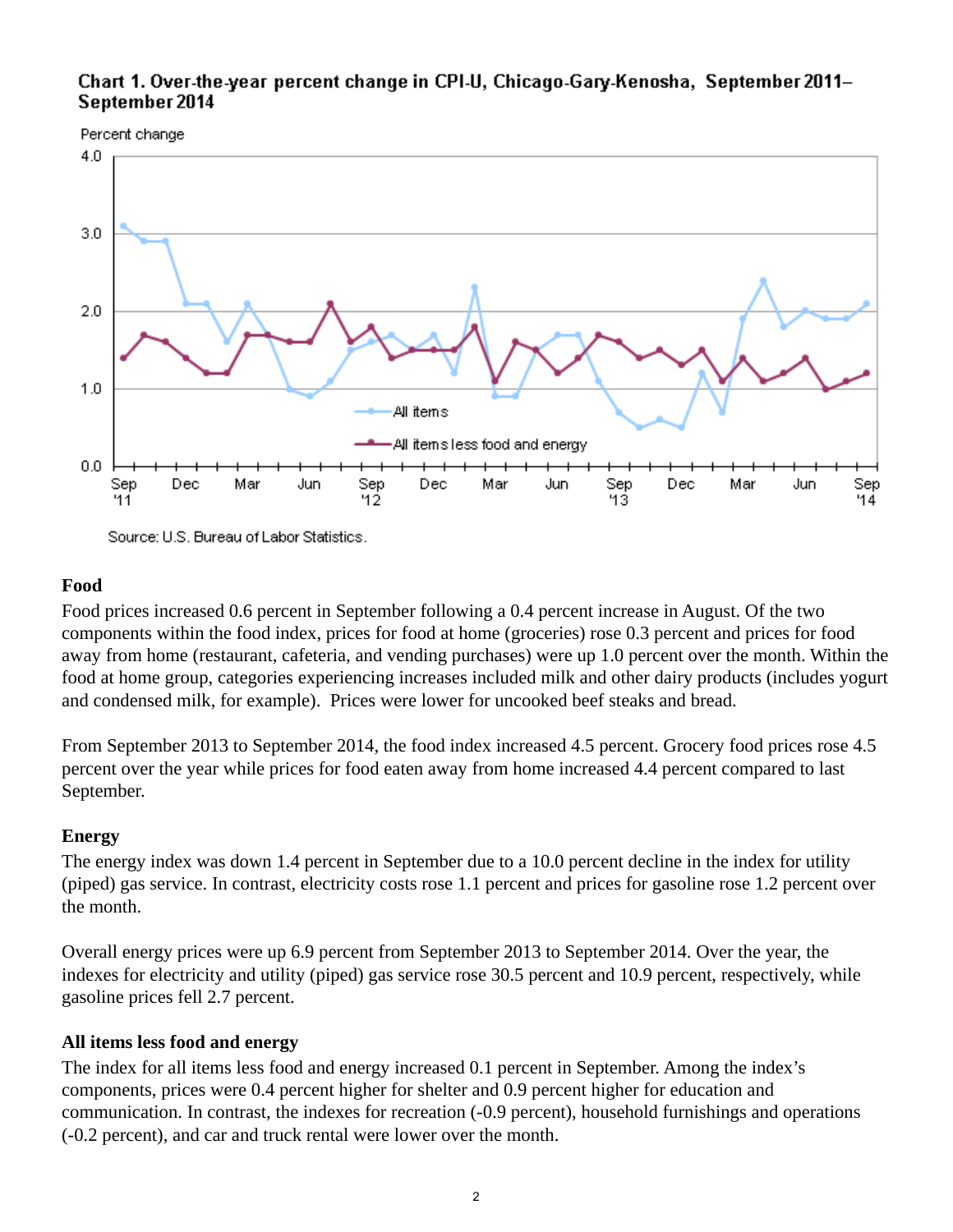Over the year, the index for all items less food and energy increased 1.2 percent. A 2.4 percent annual increase in shelter costs was the major contributing factor. The index for education and communication rose 3.0 percent from last September and also contributed.

|                             | Percent changes from preceding month |        |        |                    |        |        |        |                 |
|-----------------------------|--------------------------------------|--------|--------|--------------------|--------|--------|--------|-----------------|
| <b>Expenditure Category</b> | 2014                                 |        |        |                    |        |        |        | 12 mo.<br>ended |
|                             | Mar.                                 | Apr.   | May    | Jun.               | Jul.   | Aug.   | Sep.   | Sep. '14        |
|                             | 1.1                                  | 0.5    | $-0.1$ | 0.4                | $-0.4$ | 0.1    | 0.0    | 2.1             |
|                             | 0.3                                  | 0.2    | 0.5    | $-0.1$             | $-0.1$ | 0.5    | 0.6    | 4.3             |
|                             | 0.3                                  | 0.3    | 0.7    | $-0.1$             | 0.0    | 0.4    | 0.6    | 4.5             |
|                             | 1.4                                  | 0.7    | $-0.5$ | 0.7                | 0.4    | $-0.1$ | $-0.2$ | 3.7             |
|                             | 1.7                                  | $-1.4$ | 0.2    | $-2.6$             | $-3.7$ | 4.3    | 0.2    | $-5.1$          |
|                             | 3.1                                  | 1.4    | $-0.2$ | 1.2                | $-2.9$ | $-1.5$ | $-0.3$ | $-1.3$          |
|                             | 0.2                                  | 0.1    | 0.0    | $-0.2$             | 0.6    | 0.3    | 0.1    | 2.2             |
|                             | $-0.2$                               | $-0.7$ | 1.0    | 0.2                | 0.2    | 0.0    | $-0.9$ | $-1.3$          |
| Education & communication   | 0.0                                  | 0.4    | 0.1    | 0.2                | $-0.1$ | 0.5    | 0.9    | 3.0             |
|                             | 0.3                                  | $-0.2$ | $-0.3$ | 0.4                | 0.1    | 0.0    | 0.3    | 1.0             |
| <b>Special Indexes</b>      |                                      |        |        |                    |        |        |        |                 |
|                             | 11.7                                 | 4.2    | $-4.0$ | 3.8 <sup>(r)</sup> | $-3.2$ | $-3.0$ | $-1.4$ | 6.9             |
|                             | 0.1                                  | 0.1    | 0.2    | 0.1                | $-0.2$ | 0.4    | 0.1    | 1.2             |

#### <span id="page-2-0"></span>**Table A. Percent Changes in the CPI-U, Chicago-Gary-Kenosha (not seasonally adjusted)**

Footnotes:

<span id="page-2-1"></span>(R) Revised.

# **The October 2014 Consumer Price Index for Chicago is scheduled to be released on Thursday, November 20, 2014, at 7:30 a.m. (CT).**

# **Technical Note**

The Consumer Price Index (CPI) is a measure of the average change in prices over time in a fixed market basket of goods and services. The Bureau of Labor Statistics publishes CPIs for two population groups: (1) a CPI for All Urban Consumers (CPI-U) which covers approximately 88 percent of the total population and (2) a CPI for Urban Wage Earners and Clerical Workers (CPI-W) which covers 29 percent of the total population. The CPI-U includes, in addition to wage earners and clerical workers, groups such as professional, managerial, and technical workers, the self-employed, short-term workers, the unemployed, and retirees and others not in the labor force.

The CPI is based on prices of food, clothing, shelter, and fuels, transportation fares, charges for doctors' and dentists' services, drugs, and the other goods and services that people buy for day-to-day living. Each month, prices are collected in 87 urban areas across the country from about 4,000 housing units and approximately 26,000 retail establishments--department stores, supermarkets, hospitals, filling stations, and other types of stores and service establishments. All taxes directly associated with the purchase and use of items are included in the index.

The index measures price changes from a designated reference date (1982-84) that equals 100.0. An increase of 16.5 percent, for example, is shown as 116.5. This change can also be expressed in dollars as follows: the price of a base period "market basket" of goods and services in the CPI has risen from \$10 in 1982-84 to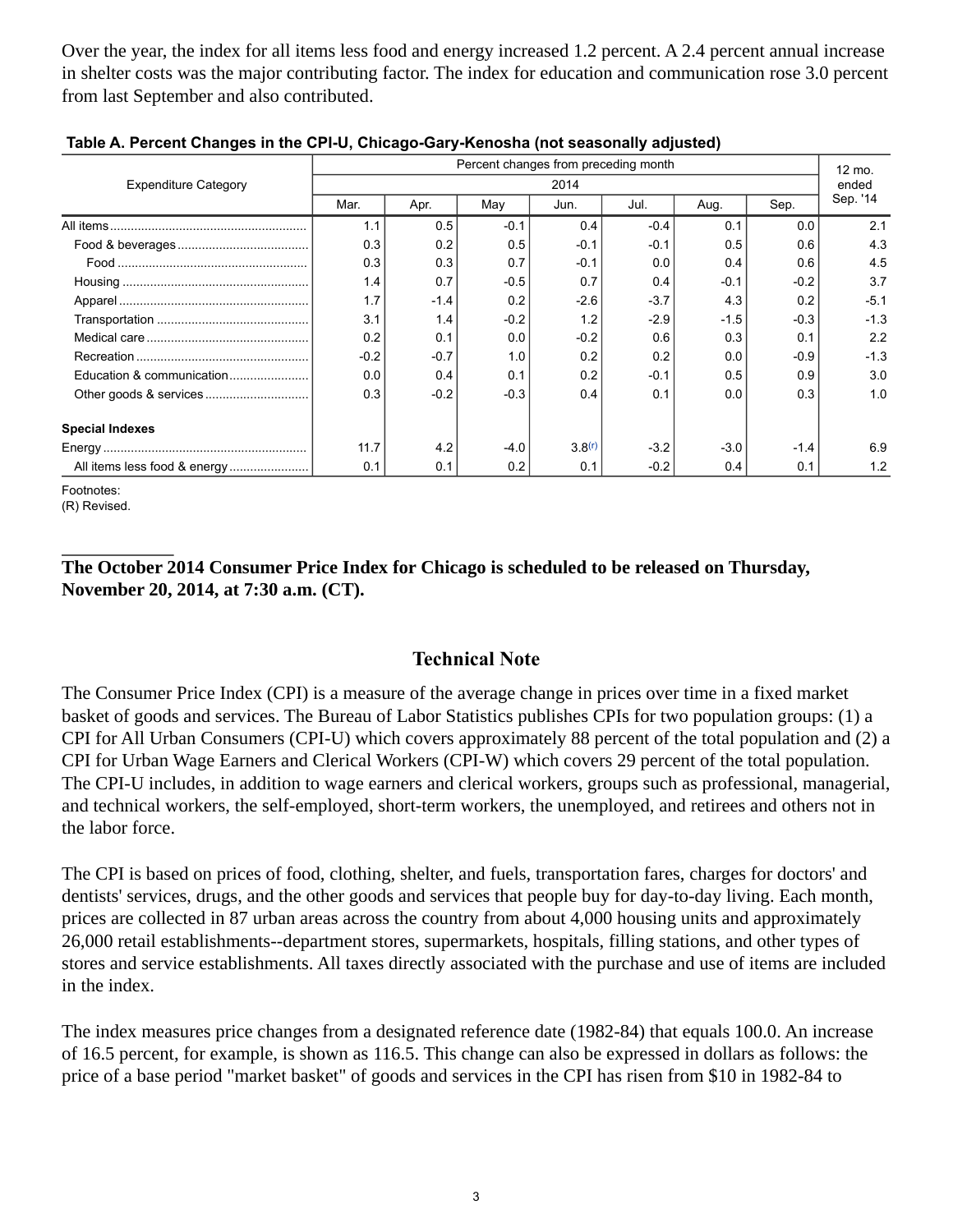\$11.65. For further details see the CPI home page on the Internet at [www.bls.gov/cpi](https://www.bls.gov/cpi) and the BLS Handbook of Methods, Chapter 17, The Consumer Price Index, available on the Internet at [www.bls.gov/opub/hom/](https://www.bls.gov/opub/hom/homch17_a.htm) [homch17\\_a.htm](https://www.bls.gov/opub/hom/homch17_a.htm).

In calculating the index, price changes for the various items in each location are averaged together with weights that represent their importance in the spending of the appropriate population group. Local data are then combined to obtain a U.S. city average. Because the sample size of a local area is smaller, the local area index is subject to substantially more sampling and other measurement error than the national index. In addition, local indexes are not adjusted for seasonal influences. As a result, local area indexes show greater volatility than the national index, although their long-term trends are quite similar. **Note: Area indexes do not measure differences in the level of prices between cities; they only measure the average change in prices for each area since the base period.**

The **Chicago-Gary-Kenosha, Ill.-Ind.-Wis.** consolidated area covered in this release is comprised of Cook, DeKalb, DuPage, Grundy, Kane, Kankakee, Kendall, Lake, McHenry, and Will Counties in Illinois; Lake and Porter Counties in Indiana; and Kenosha County in Wisconsin.

Information in this release will be made available to sensory impaired individuals upon request. Voice phone: (202) 691-5200; Federal Relay Service: (800) 877-8339.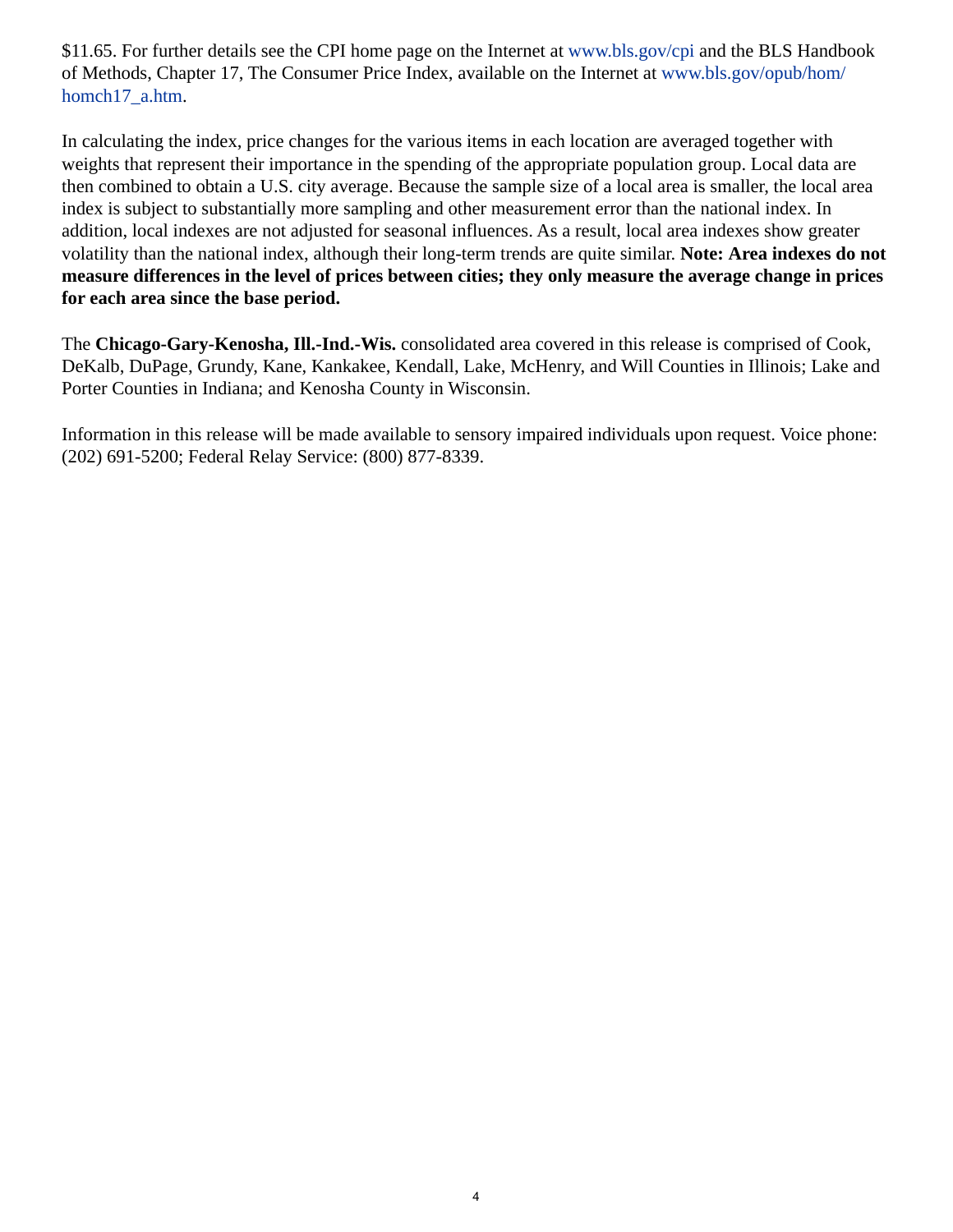#### <span id="page-4-0"></span>**Table 1. Consumer Price Index for All Urban Consumers (CPI-U): Indexes and percent changes for selected periods Chicago-Gary-Kenosha, IL-IN-WI (1982-84=100 unless otherwise noted)**

| Item and Group                            |              | Indexes      |              | Percent change from- |              |              |
|-------------------------------------------|--------------|--------------|--------------|----------------------|--------------|--------------|
|                                           | Jul.<br>2014 | Aug.<br>2014 | Sep.<br>2014 | Sep.<br>2013         | Jul.<br>2014 | Aug.<br>2014 |
| <b>Expenditure category</b>               |              |              |              |                      |              |              |
|                                           | 229.633      | 229.753      | 229.829      | 2.1                  | 0.1          | 0.0          |
|                                           | 686.047      | 686.408      | 686.633      |                      |              |              |
|                                           | 236.348      | 237.423      | 238.733      | 4.3                  | 1.0          | 0.6          |
|                                           | 235.736      | 236.640      | 238.065      | 4.5                  | 1.0          | 0.6          |
|                                           | 234.849      | 236.376      | 237.160      | 4.5                  | 1.0          | 0.3          |
|                                           | 231.642      | 231.642      | 233.945      | 4.4                  | 1.0          | 1.0          |
|                                           | 243.723      | 247.330      | 246.914      | 2.0                  | 1.3          | $-0.2$       |
|                                           | 231.734      | 231.602      | 231.219      | 3.7                  | $-0.2$       | $-0.2$       |
|                                           | 281.554      | 282.484      | 283.560      | 2.4                  | 0.7          | 0.4          |
| Rent of primary residence <sup>(1)</sup>  | 294.758      | 296.159      | 298.885      | 2.9                  | 1.4          | 0.9          |
| Owners' equiv. rent of residences (1) (2) | 285.784      | 286.603      | 288.145      | 1.8                  | 0.8          | 0.5          |
| Owners' equiv. rent of primary residence  | 285.784      | 286.603      | 288.145      | 1.8                  | 0.8          | 0.5          |
|                                           | 221.793      | 217.919      | 210.419      | 17.5                 | $-5.1$       | $-3.4$       |
|                                           | 192.326      | 188.215      | 180.259      | 20.5                 | $-6.3$       | $-4.2$       |
|                                           | 196.218      | 191.953      | 183.774      | 20.8                 | $-6.3$       | $-4.3$       |
|                                           | 162.736      | 164.449      | 166.303      | 30.5                 | 2.2          | 1.1          |
| Utility (piped) gas service (1)           | 224.066      | 211.934      | 190.650      | 10.9                 | $-14.9$      | $-10.0$      |
| Household furnishings and operations      | 98.144       | 97.203       | 97.006       | $-2.4$               | $-1.2$       | $-0.2$       |
|                                           | 91.556       | 95.480       | 95.678       | $-5.1$               | 4.5          | 0.2          |
|                                           | 203.189      | 200.133      | 199.520      | $-1.3$               | $-1.8$       | $-0.3$       |
|                                           | 200.217      | 197.286      | 197.417      | $-0.9$               | $-1.4$       | 0.1          |
|                                           | 331.359      | 318.996      | 322.832      | $-2.5$               | $-2.6$       | 1.2          |
|                                           | 327.852      | 315.586      | 319.414      | $-2.7$               | $-2.6$       | 1.2          |
| Gasoline, unleaded regular (3)            | 321.346      | 309.435      | 312.987      | $-2.8$               | $-2.6$       | 1.1          |
| Gasoline, unleaded midgrade (3) (4)       | 346.506      | 332.780      | 337.551      | $-1.8$               | $-2.6$       | 1.4          |
| Gasoline, unleaded premium (3)            | 320.862      | 308.619      | 313.442      | $-1.9$               | $-2.3$       | 1.6          |
|                                           | 450.545      | 451.769      | 452.421      | 2.2                  | 0.4          | 0.1          |
|                                           | 109.969      | 110.018      | 109.036      | $-1.3$               | $-0.8$       | $-0.9$       |
| Education and communication (5)           | 141.401      | 142.154      | 143.498      | 3.0                  | 1.5          | 0.9          |
|                                           | 384.356      | 384.271      | 385.599      | 1.0                  | 0.3          | 0.3          |
| <b>Commodity and service group</b>        |              |              |              |                      |              |              |
|                                           | 229.633      | 229.753      | 229.829      | 2.1                  | 0.1          | 0.0          |
|                                           | 174.316      | 174.380      | 174.966      | 0.5                  | 0.4          | 0.3          |
| Commodities less food & beverages         | 141.636      | 141.257      | 141.510      | $-2.0$               | $-0.1$       | 0.2          |
| Nondurables less food & beverages         | 192.269      | 191.869      | 193.042      | $-1.8$               | 0.4          | 0.6          |
|                                           | 93.230       | 92.873       | 92.257       | $-2.9$               | $-1.0$       | $-0.7$       |
|                                           | 282.051      | 282.225      | 281.818      | 3.1                  | $-0.1$       | $-0.1$       |
| Special aggregate indexes                 |              |              |              |                      |              |              |
|                                           | 220.195      | 220.267      | 220.317      | 2.1                  | 0.1          | 0.0          |
|                                           | 212.372      | 212.208      | 211.929      | 1.9                  | $-0.2$       | $-0.1$       |
|                                           | 145.587      | 145.313      | 145.549      | $-1.9$               | 0.0          | 0.2          |
|                                           | 215.885      | 216.186      | 217.440      | 1.2                  | 0.7          | 0.6          |
|                                           | 196.186      | 196.000      | 197.094      | $-1.7$               | 0.5          | 0.6          |
|                                           | 297.348      | 296.722      | 294.713      | 3.7                  | $-0.9$       | $-0.7$       |
| Services less medical care services       | 269.227      | 269.303      | 268.951      | 3.3                  | $-0.1$       | $-0.1$       |
|                                           | 245.995      | 238.682      | 235.329      | 6.9                  | $-4.3$       | $-1.4$       |
|                                           | 229.879      | 230.710      | 231.113      | 1.7                  | 0.5          | 0.2          |

Note: See footnotes at end of table.